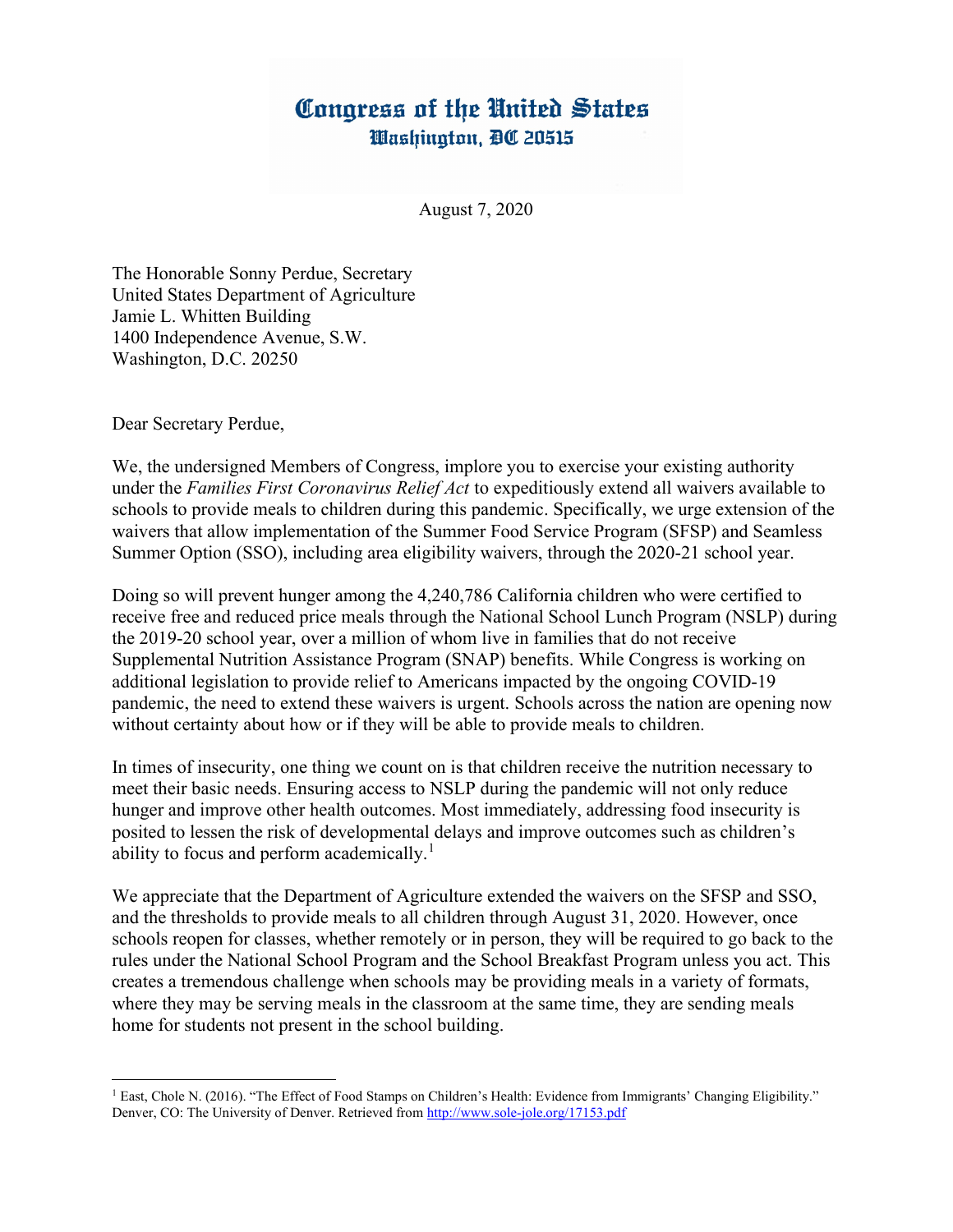The ability to prevent hunger among children is critical to education. For many students, school meals may be the only security they experience. As the pandemic continues to disrupt the lives of American families, it is incumbent upon us to do all we can to ensure students can continue to learn free of the pain, indignity and distraction of hunger.

All parents worry about their children, and now, more than ever before seen in this generation, the need is critical. We urge you to take immediate action to protect the health, well-being and future of our nation's students.

Sincerely,

mal. Davis

Susan A. Davis Paul Cook Member of Congress Member of Congress

 $/\text{s}/$   $/\text{s}/$ Juan Vargas Scott Peters Member of Congress Member of Congress

 $/\text{s}/$   $/\text{s}/$ J. Luis Correa J. Luis Correa

 $/\mathrm{s}/\mathrm{s}/\mathrm{s}$ Lucille Roybal-Allard Barbara Lee Member of Congress Member of Congress

 $/\text{s}/$   $/\text{s}/$ Nanette Diaz Barragán Zoe Lofgren Member of Congress Member of Congress

 $/\text{s}/$   $/\text{s}/$ Mike Thompson Julia Brownley

Member of Congress Member of Congress

Member of Congress Member of Congress